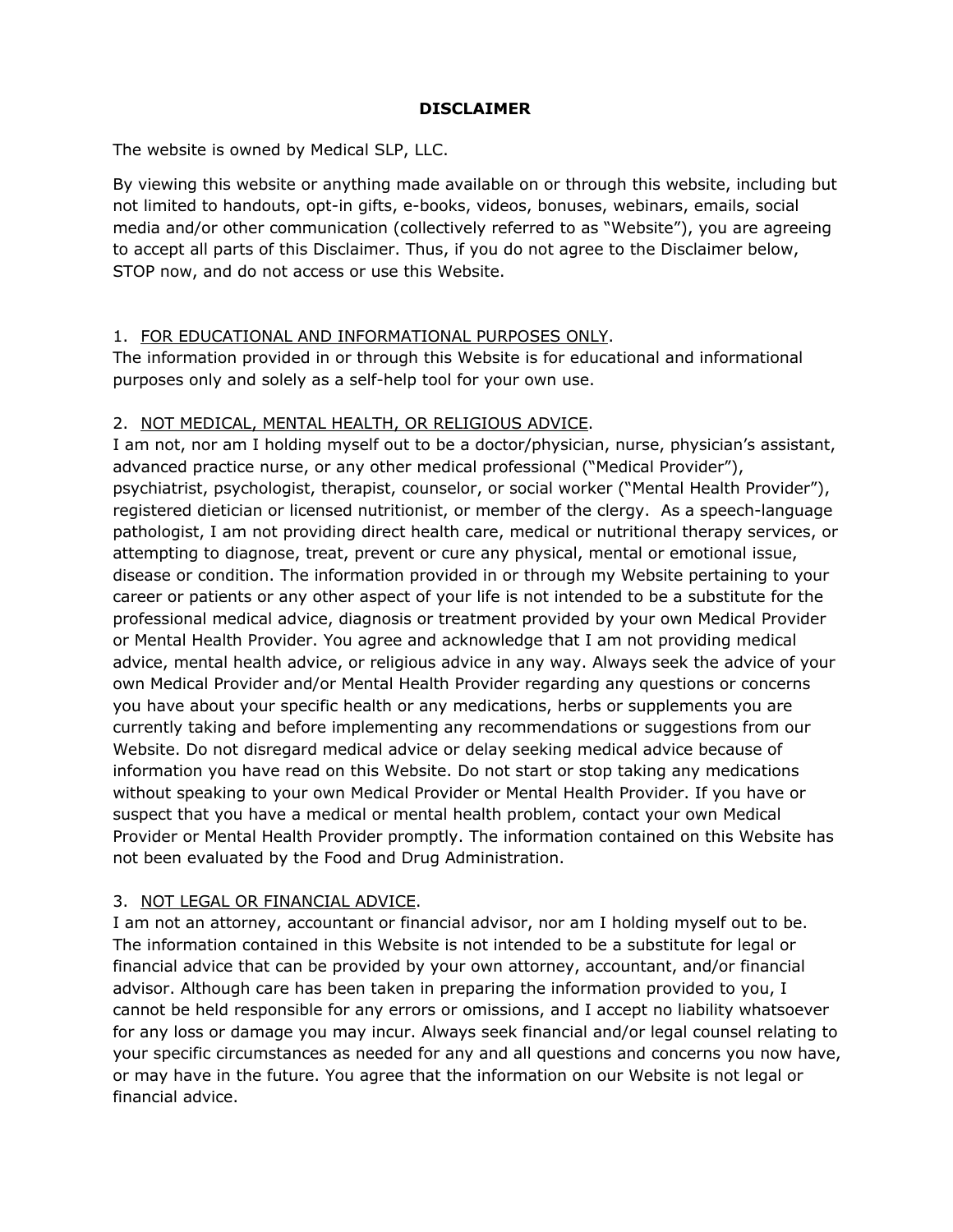#### 4. PERSONAL RESPONSIBILITY.

You aim to accurately represent the information provided to us on or through our Website. You acknowledge that you are participating voluntarily in using our Website and that you are solely and personally responsible for your choices, actions and results, now and in the future. You accept full responsibility for the consequences of your use, or non-use, of any information provided on or through this Website, and you agree to use your own judgment and due diligence before implementing any idea, suggestion or recommendation from my Website to your life, family or business.

### 5. NO GUARANTEES.

My role is to support and assist you in reaching your own goals, but your success depends primarily on your own effort, motivation, commitment and follow-through. I cannot predict and I do not guarantee that you will attain a particular result, and you accept and understand that results differ for each individual. Each individual's results depend on his or her unique background, dedication, desire, motivation, actions, and numerous other factors. You fully agree that there are no guarantees as to the specific outcome or results you can expect from using the information you receive on or through this Website.

## 6. EARNINGS DISCLAIMER.

Any earnings or income statements or examples shown through our Website are only estimates of what might be possible now or in the future. There can be no assurance as to any particular financial outcome based on the use of our Website. You agree that I am not responsible for your earnings, the success or failure of your personal or business decisions, the increase or decrease of your finances or income level, or any other result of any kind that you may have as a result of information presented to you through our Website. You are solely responsible for your results.

### 7. TESTIMONIALS.

I present real world experiences, testimonials, and insights about other people's experiences with my Website for purposes of illustration only. The testimonials, examples, and photos used are of actual clients and results they personally achieved, or they are comments from individuals who can speak to my character and/or the quality of my work. They are not intended to represent or guarantee that current or future clients will achieve the same or similar results; rather, these testimonials represent what is possible for illustrative purposes only.

### 8. ASSUMPTION OF RISK.

As with all situations, there are sometimes unknown individual risks and circumstances that can arise during use of my Website that cannot be foreseen that can influence or reduce results. You understand that any mention of any suggestion or recommendation on or through my Website is to be taken at your own risk, with no liability on my part, recognizing that there is a rare chance that illness, injury or even death could result, and you agree to assume all risks.

# 9. LIMITATION OF LIABILITY.

By using this Website, you agree to absolve me of any liability or loss that you or any other person may incur from use of the information, products or materials that you request or receive through or on my Website. You agree that I will not be liable to you, or to any other individual, company or entity, for any type of damages, including direct, indirect, special,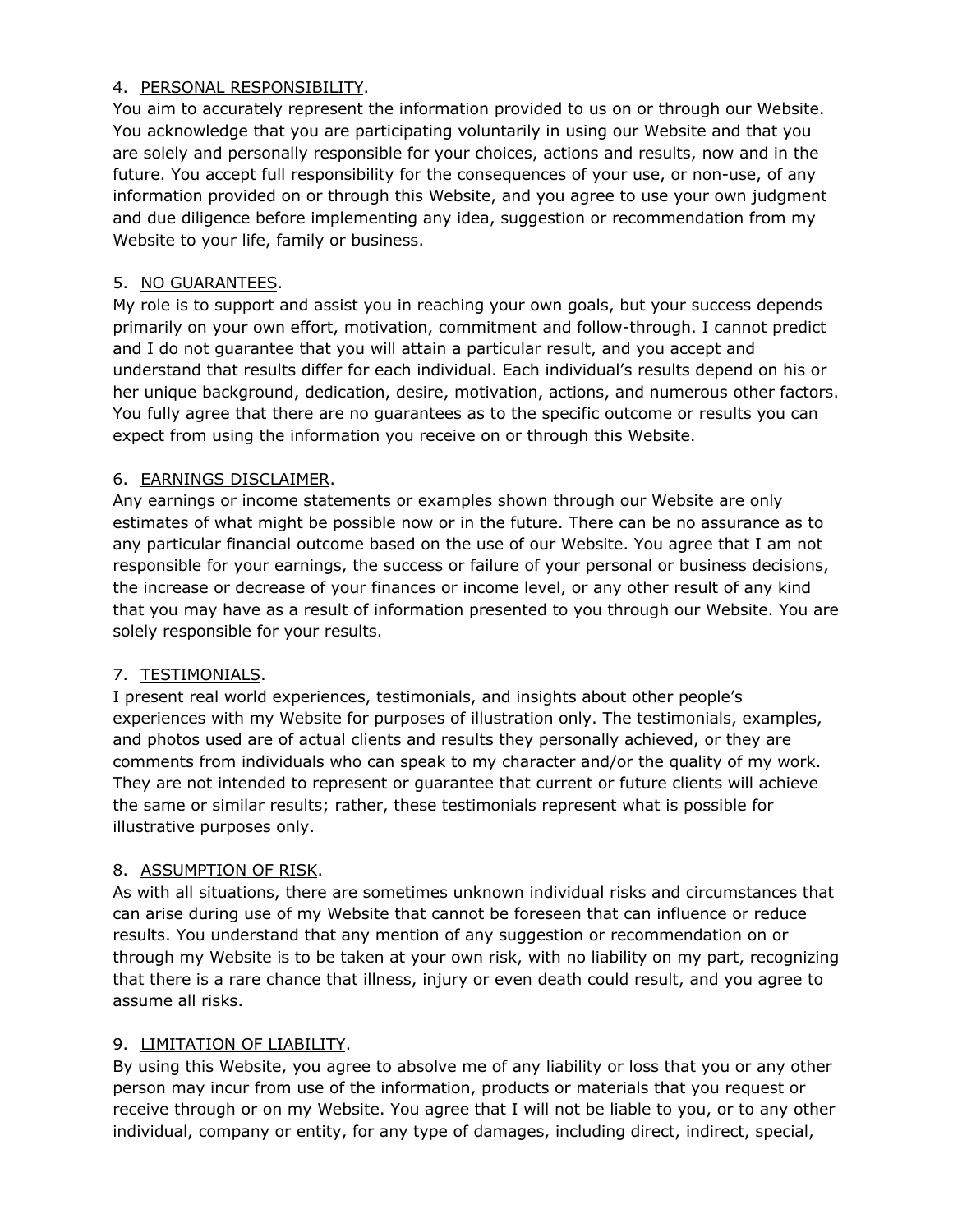incidental, equitable or consequential loss or damages, for use of or reliance on my Website. You agree that I do not assume liability for accidents, delays, injuries, harm, loss, damage, death, lost profits, personal or business interruptions, misapplication of information, physical or mental disease or condition or issue, or any other type of loss or damage due to any act or default by me or anyone acting as our agent, consultant, affiliate, joint venture partner, employee, shareholder, director, staff, team member, or anyone otherwise affiliated with my business or me, who is engaged in delivering content on or through this Website.

#### 10. INDEMNIFICATION AND RELEASE OF CLAIMS.

You hereby fully and completely hold harmless, indemnify and release me and any of my agents, consultants, affiliates, joint venture partners, employees, shareholders, directors, staff, team members, or anyone otherwise affiliated with my business or me from any and all causes of action, allegations, suits, claims, damages, or demands whatsoever, in law or equity, that may arise in the past, present or future that is in any way related to my Website.

### 11. NO WARRANTIES.

I MAKE NO WARRANTIES RELATED TO THE PERFORMANCE OR OPERATION OF MY WEBSITE. I MAKE NO REPRESENTATIONS OR WARRANTIES OF ANY KIND, EXPRESS OR IMPLIED, AS TO THE INFORMATION, CONTENT, MATERIALS, PROGRAMS, PRODUCTS OR SERVICES INCLUDED ON OR THROUGH THE WEBSITE. TO THE FULL EXTENT PERMISSIBLE BY APPLICABLE LAW, I DISCLAIM ALL WARRANTIES, EXPRESS OR IMPLIED, INCLUDING IMPLIED WARRANTIES OF MERCHANTABILITY AND FITNESS FOR A PARTICULAR PURPOSE.

### 12. ERRORS AND OMISSIONS.

Although every effort is made to ensure the accuracy of information shared on or through this Website, the information may inadvertently contain inaccuracies or typographical errors. You agree that I am not responsible for the views, opinions, or accuracy of facts referenced on or through my Website, or of those of any other individual or company affiliated with my business or me in any way. Because scientific, technology and business practices are constantly evolving, you agree that I am not responsible for the accuracy of my Website, or for any errors or omissions that may occur.

#### 13. NO ENDORSEMENT.

References or links in my Website to the information, opinions, advice, programs, products or services of any other individual, business or entity does not constitute my formal endorsement. I am merely sharing information for your own self-help only. I am not responsible for the website content, blogs, e-mails, videos, social media, programs, products and/or services of any other person, business or entity that may be linked or referenced in my Website. Conversely, should my Website link appear in any other individual's, business's or entity's website, program, product or services, it does not constitute my formal endorsement of them, their business or their website either.

#### 14.AFFILIATES.

From time to time, I may promote, affiliate with, or partner with other individuals or businesses whose programs, products and services align with mine. In the spirit of transparency, I want you to be aware that there may be instances when I promote, market, share or sell programs, products or services for other partners and in exchange I may